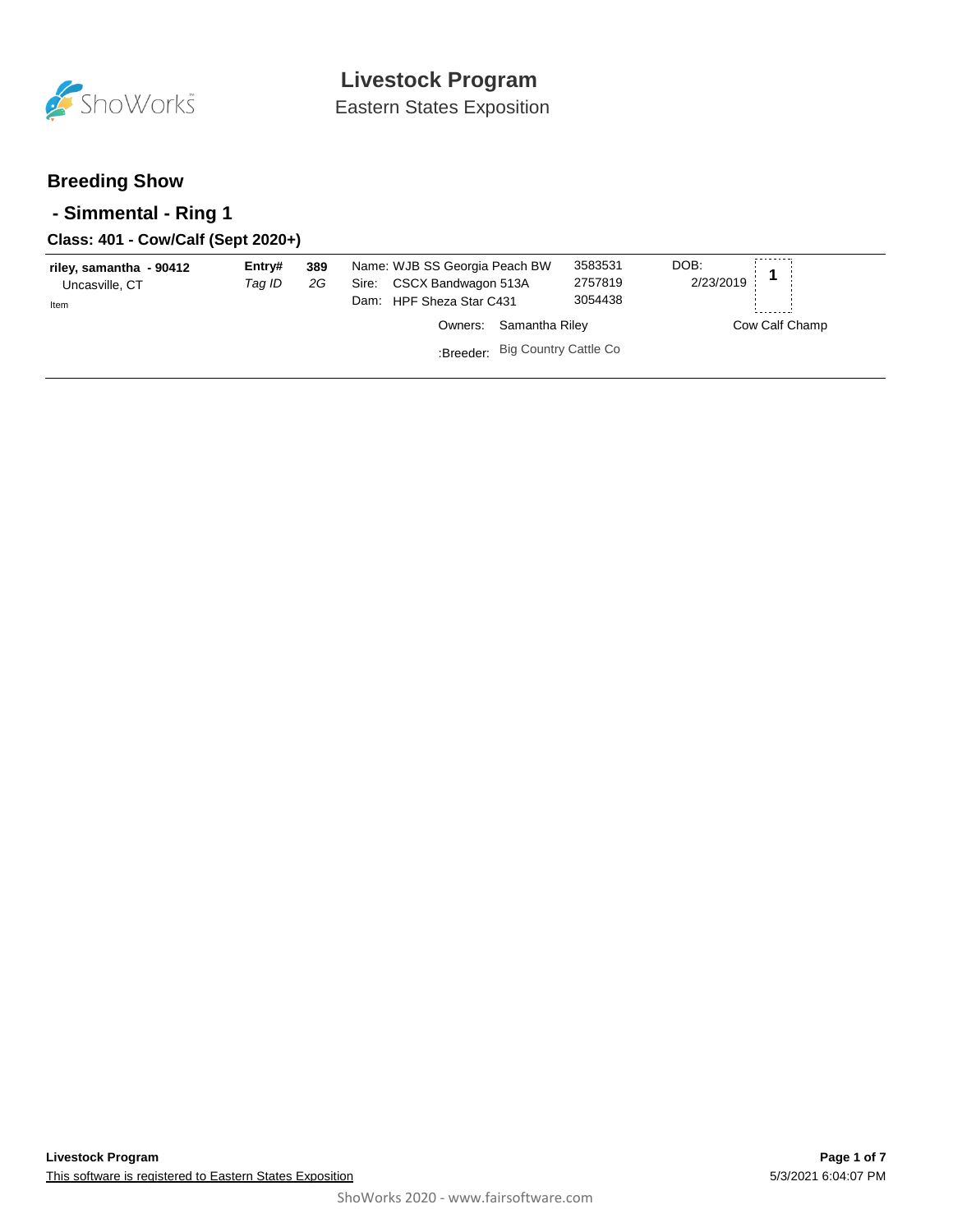

Eastern States Exposition

#### **Class: 405 - Jr Heifer Calf (Jan 2021+)**

| riley, samantha - 90412<br>Uncasville, CT<br>Item | Entry#<br>Taq ID | 352<br>J1 | Name: WJB Georgia Junebug ORA<br>HILB Oracle C033R<br>Sire:<br>Dam: WJB SS Georgia Peack BW | 3877333<br>2993610<br>3583531 | DOB:<br>2/23/2021 |
|---------------------------------------------------|------------------|-----------|---------------------------------------------------------------------------------------------|-------------------------------|-------------------|
|                                                   |                  |           | Samantha Riley<br>Owners:                                                                   |                               |                   |
|                                                   |                  |           | :Breeder: Big Country Cattle Co                                                             |                               |                   |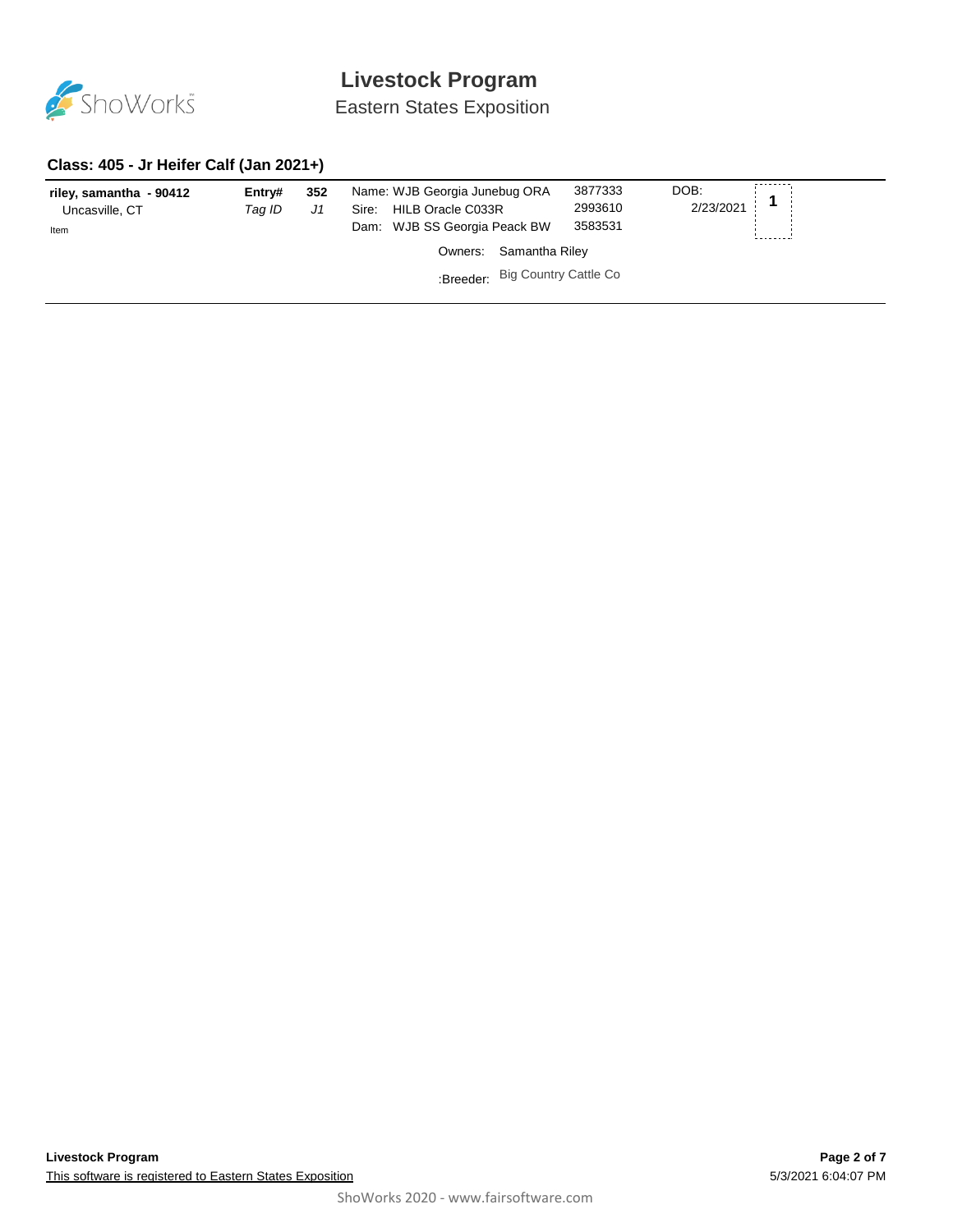

Eastern States Exposition

### **Class: 406 - Sr Heifer Calf (Sept-Dec 2020)**

| <b>Brown, Lily - 90381</b><br>Exeter, ME<br>Item  | Entry#<br>Tag ID | 211<br>H6   | Name: LHF1 Senorita<br>CNS-HFS Payload A330<br>Sire:<br>LHF1 Rising Star<br>Dam:       | 3877156<br>2747228<br>3230374 | DOB:<br>9/5/2020 | 3                        |
|---------------------------------------------------|------------------|-------------|----------------------------------------------------------------------------------------|-------------------------------|------------------|--------------------------|
|                                                   |                  |             | Owners:                                                                                | Owen Brown                    |                  |                          |
|                                                   |                  |             | :Breeder:                                                                              | Owen Brown                    |                  |                          |
| George, Tiffany - 90416<br>Morgantown, PA<br>Item | Entry#<br>Tag ID | 403<br>H673 | Name: CNS/102 Knockout H673<br>W/C Bankroll 811D<br>Sire:<br>Miss Knockout 74T<br>Dam: | 3871243<br>3187005<br>2106737 | DOB:<br>9/2/2020 | Grand Champi             |
|                                                   |                  |             | Owners:                                                                                | <b>Tiffany George</b>         |                  | Calf Champ & 4th Overall |
|                                                   |                  |             | :Breeder:                                                                              | Scott Hobbs - Jones Cattle    |                  |                          |
| Brown, Owen - 90383<br>Exeter, ME<br>Item         | Entry#<br>Tag ID | 213<br>H5   | Name: LHF1 Adios<br>VOLK Backdraft CC F810<br>Sire:<br><b>MCGEES Anel</b><br>Dam:      | 3771228<br>3528566<br>2759904 | DOB:<br>9/2/2020 | $\boldsymbol{2}$         |
|                                                   |                  |             | Owners:                                                                                | Owen Brown                    |                  | Res Calf Champ           |
|                                                   |                  |             | :Breeder:                                                                              | Owen Brown                    |                  |                          |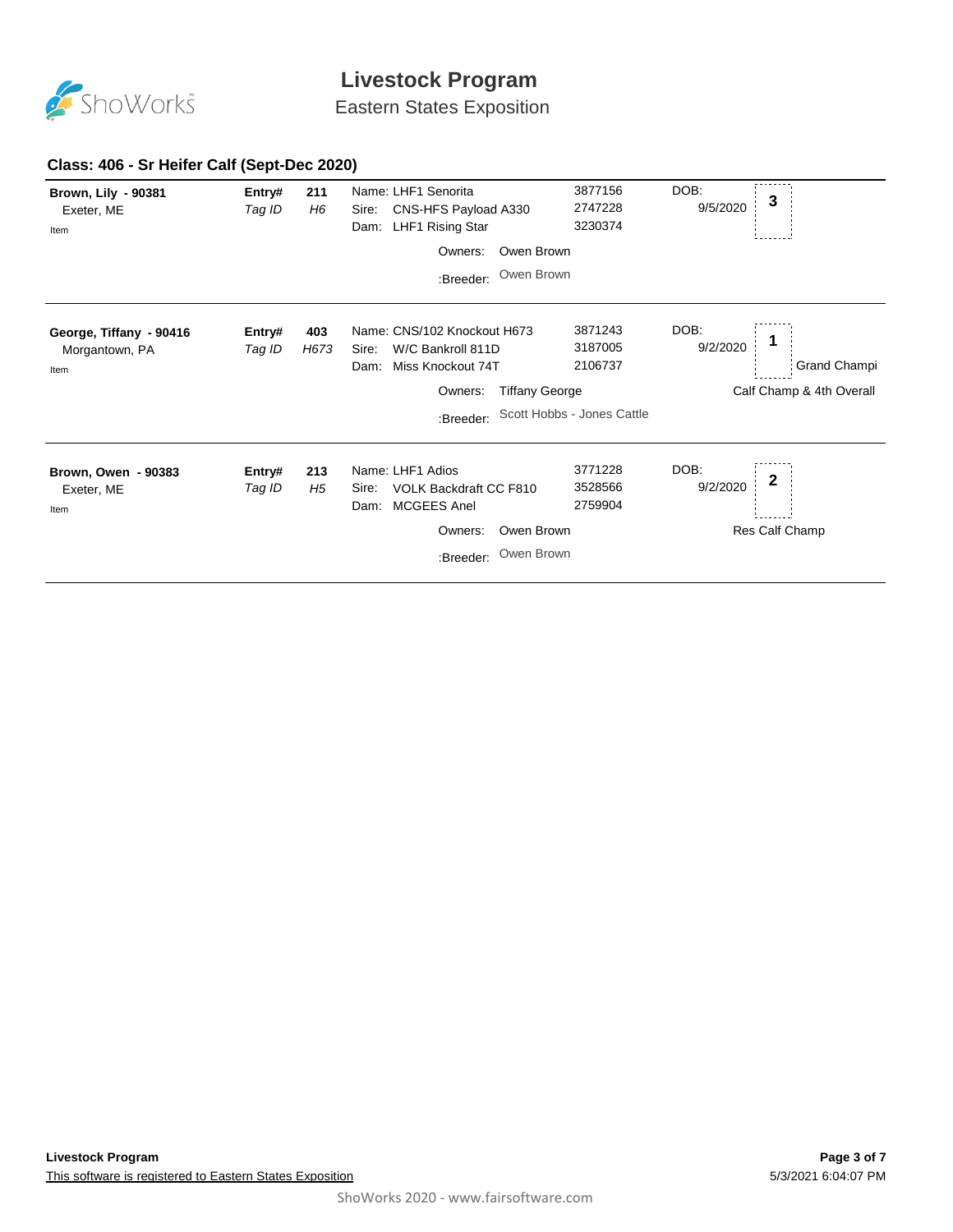

Eastern States Exposition

### **Class: 409 - Summer Yearling (May-Aug 2020)**

| hebert, Kara - 90317<br>Uncasville, CT<br>Item   | Entry#<br>Tag ID | 355<br>H1 | Name: WJB SS Hennessy CC<br>CCR Cowboy Cut 5048Z<br>Sire:<br>hpf Sheza Star C431<br>Dam: | 3835446<br>2703910<br>3054438 | DOB:<br>5/10/2020 | $\mathbf{2}$  |
|--------------------------------------------------|------------------|-----------|------------------------------------------------------------------------------------------|-------------------------------|-------------------|---------------|
|                                                  |                  |           | Kara Hebert<br>Owners:                                                                   |                               |                   |               |
|                                                  |                  |           | :Breeder: Big Country Cattle Co                                                          |                               |                   |               |
| <b>Brown, Lily - 90381</b><br>Exeter, ME<br>Item | Entry#<br>Tag ID | 206<br>H2 | Name: LHF1 Love Story<br>SSC Shell Shocked 44B<br>Sire:<br>LHF1 Loads to Love<br>Dam:    | 3828039<br>2880060<br>3490432 | DOB:<br>5/5/2020  |               |
|                                                  |                  |           | Lily Brown<br>Owners:                                                                    |                               |                   | Res Int Champ |
|                                                  |                  |           | :Breeder: Lily Brown                                                                     |                               |                   |               |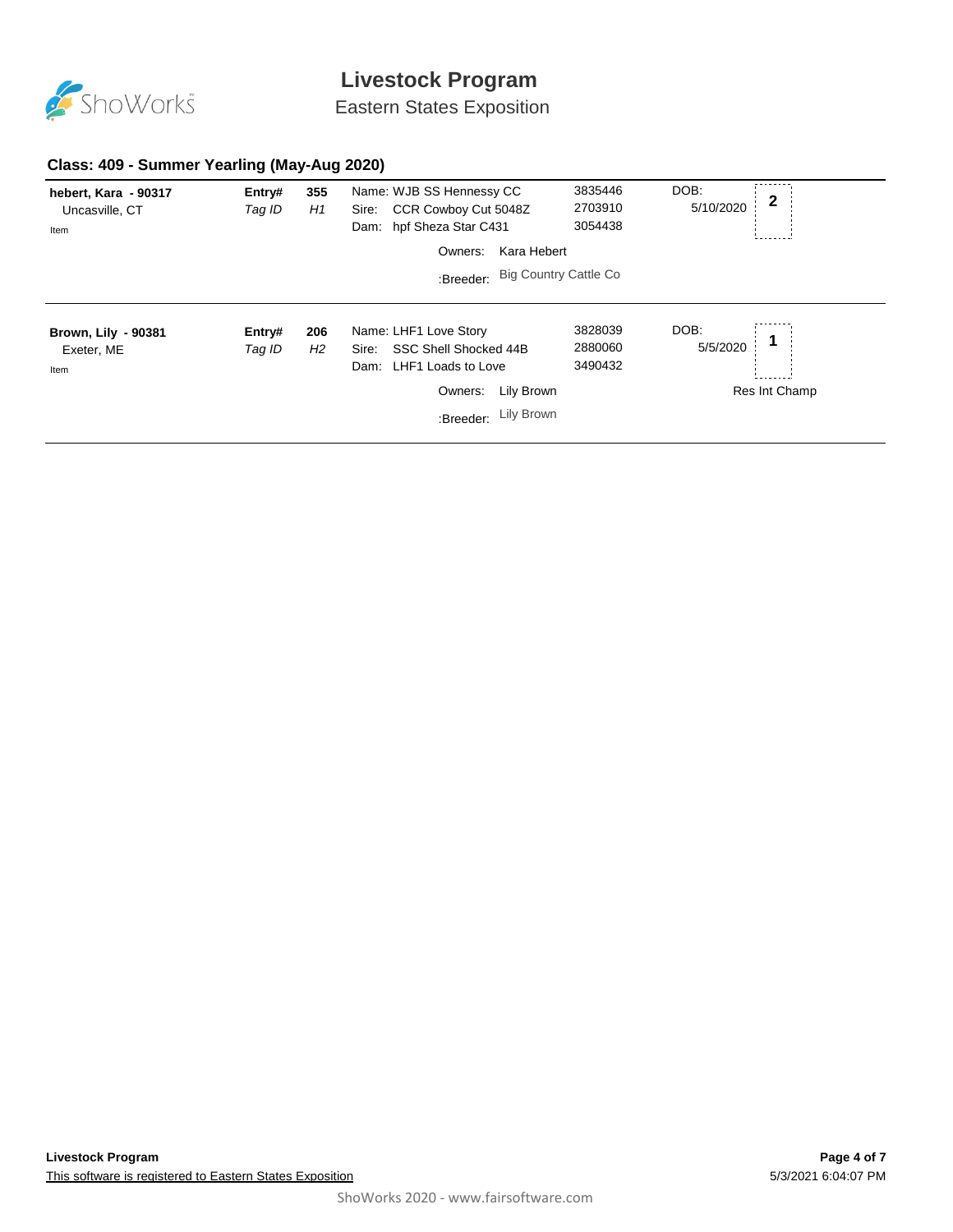

Eastern States Exposition

#### **Class: 412 - Spring Yearling (Mar-Apr 2020)**

| Ramsdell, Mackenzie - 90362<br>Limington, ME<br>Item | Entrv#<br>Taq ID | 121<br>H109 | Name: L/P Queen Of Denial H109<br>Yardley High Regard W242<br>Sire:<br>Dam: SVJ Queen Of Denial E109 | 3772183<br>2522822<br>3263581 | DOB:<br>3/15/2020 |
|------------------------------------------------------|------------------|-------------|------------------------------------------------------------------------------------------------------|-------------------------------|-------------------|
|                                                      |                  |             | Owners:                                                                                              | Mackenzie Ramsdell            | Int Champ         |
|                                                      |                  |             | :Breeder: Layne Lassnick                                                                             |                               |                   |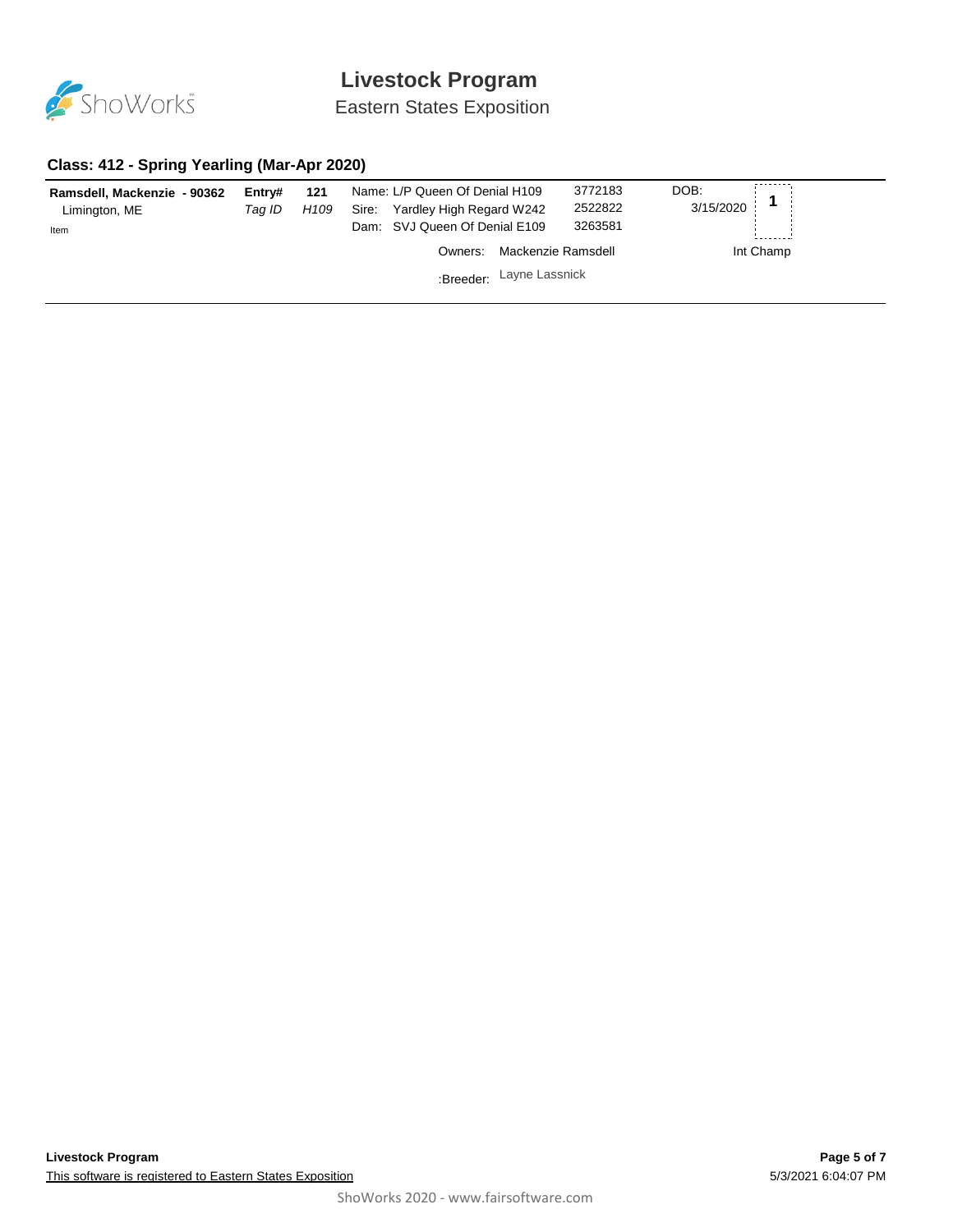

Eastern States Exposition

### **Class: 415 - Jr Yearling (Jan-Feb 2020)**

| George, Tiffany - 90416<br>Morgantown, PA<br>Item | Entry#<br>Tag ID | 402<br>92H  | Name: SASA Dew Not Touch 92H<br>SASA Player Dreamer E36<br>Sire:<br>SSC Dew Drop 92B<br>Dam:      | 3847761<br>3832052<br>2961107 | DOB:<br>2/20/2020 | 2 |              |
|---------------------------------------------------|------------------|-------------|---------------------------------------------------------------------------------------------------|-------------------------------|-------------------|---|--------------|
|                                                   |                  |             | <b>Tiffany George</b><br>Owners:                                                                  |                               |                   |   |              |
|                                                   |                  |             | Dalton JB Gromlich<br>:Breeder:                                                                   |                               |                   |   |              |
| mccarthy, olivia - 90390<br>Houlton, Me<br>Item   | Entry#<br>Tag ID | 249<br>GT6H | Name: GRTF County Splash 6H<br><b>GEFF County O</b><br>Sire:<br><b>GRTF Splish Splash</b><br>Dam: | 3761860<br>3289219<br>2757757 | DOB:<br>2/13/2020 |   | Reserve Cham |
|                                                   |                  |             | Olivia McCarthy<br>Owners:                                                                        |                               | Sr Champ          |   |              |
|                                                   |                  |             | :Breeder:                                                                                         | Thurston's FRM Simmental CTL  |                   |   |              |